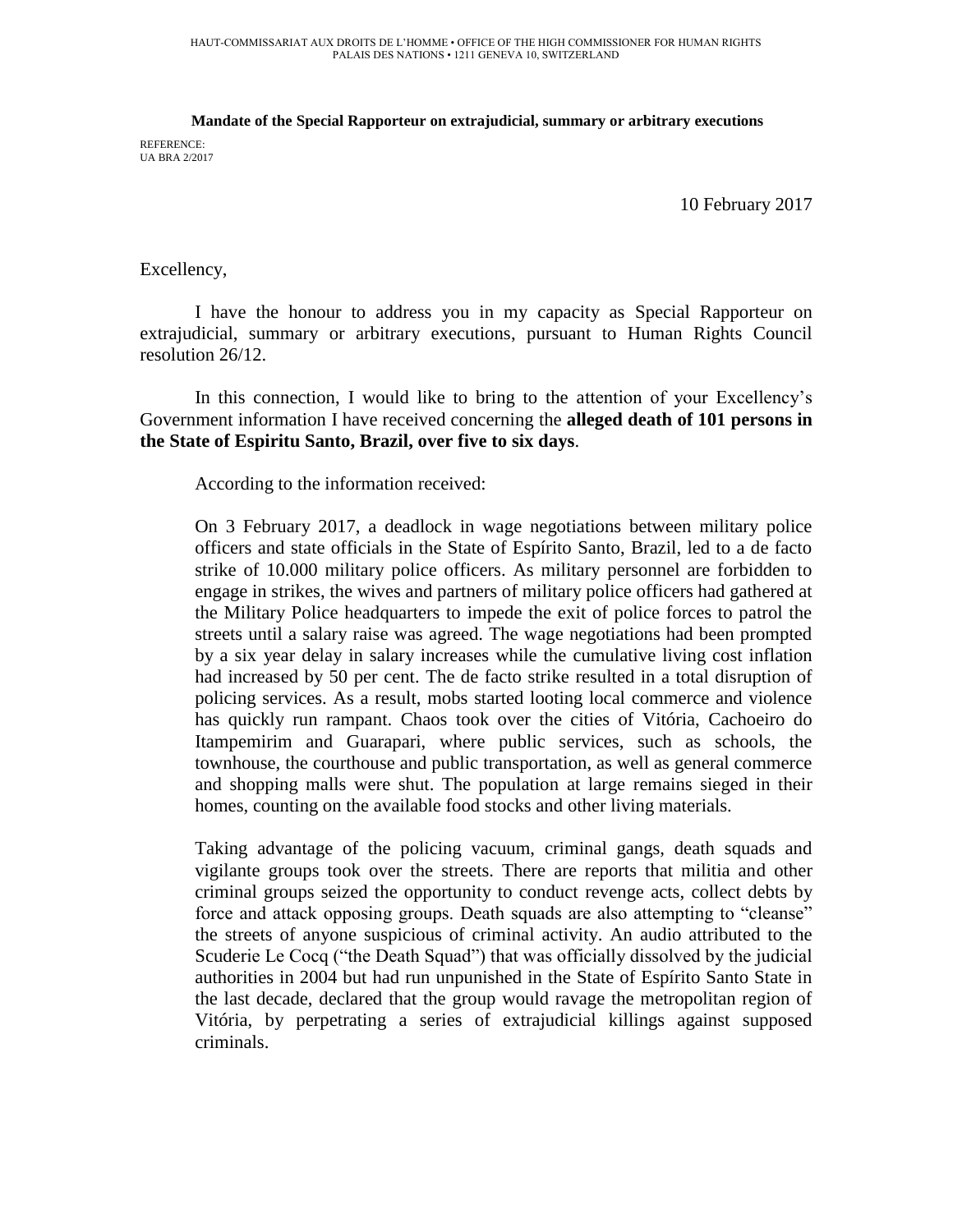One hundred and one persons have died as a result of this violence, according to the Civil Police Union, with an alarming rate of 25 to 30 homicides per day since 4 February.

The Civil State Police, in charge of criminal and forensic investigations, decided to close the public morgue, in view of the impossibility to receive and deal with the coming corpses and the precarious conditions in police facilities where the morgue has room for 30 bodies. There are reports of cadavers being left on the streets in the main cities. Forensic exams are sparse, as crime scenes are unreachable without proper police cover Due to the prevailing conditions, other crimes, such as rape, stealing and looting, remain unaccounted or unreported.

Despite the chaos and violence that have engulfed the State as a result of the strike, the State authorities have taken a hard stance by refusing to engage in negotiations until the police officers return to work. In addition, the Military Prosecutor issued a notification addressed to the officers and families protesting, setting a four hours deadline to end the *de facto* strike and authorizing the hierarchy of the Military Police to make use of all means, including force, to compel officers to resume their functions.

In the late afternoon of 6 February, around 200 officers of the army troops from the Vila Velha Battalion were deployed to patrol the streets, in a state with a population of roughly four million inhabitants. In the late afternoon of 7 February, the Presidency of the Republic deployed the Special Security Force, a hybrid unit that intervenes in cases of emergency. However, concern has been expressed that this unit lack the specific training to engage in policing functions and questions have been raised about their aptitude to comply with human rights standards. In the past, troops under this unit have allegedly proven intolerant to social protests and acted violently towards civilians.

The Government authorities so far have failed to take measures to ensure the prompt and effective investigation of the aforementioned killings. While the State of Brazil has a Federal Police team designed to investigate mass violations, specifically by death squads and vigilante groups, they have not been deployed due to a reported lack of political will.

Grave concern is expressed about the deadlock in salary negotiations between Government and military police officers in the State of Espírito Santo, which has led to a vacuum of policing services and subsequently to a situation of generalized violence and 101 deaths in less than six days. We express further concern at reports of rampant gang and death squad activity in the streets of Espírito Santo which has not been met with adequate state responses that guarantee effective protection to the population. We are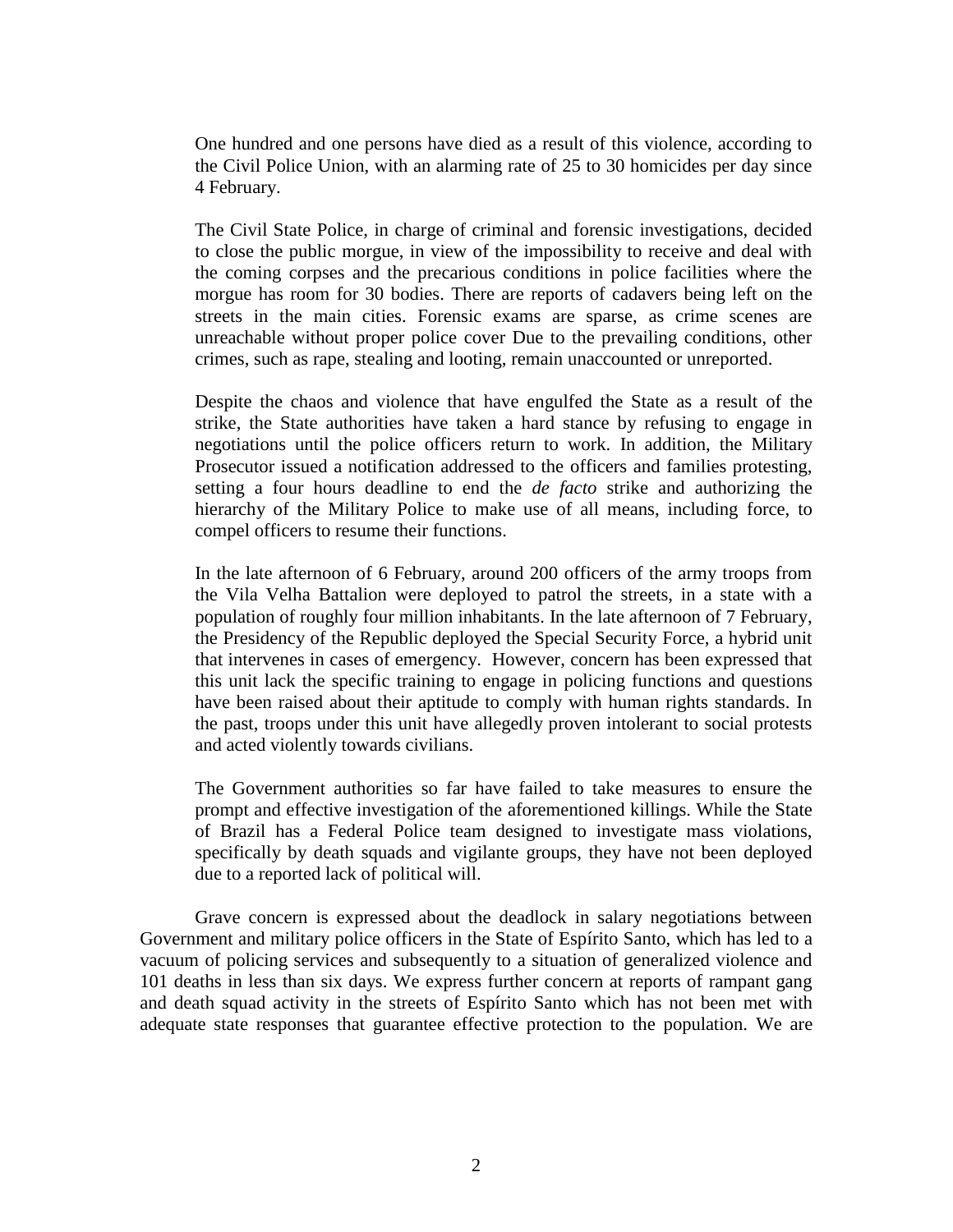further concerned at allegations that the deployment of a reduced number of military forces and of the Special Security Force to the State of Spirit Santo may be inadequate to address the policing needs in the State, particularly in view of their alleged lack of specific training to engage in policing functions and comply with relevant human rights standards. Furthermore, we express concern about the lack of official data and of forensic and criminal investigations into these deaths.

In view of the urgency of the matter, we urge your Excellency's Government to adopt all necessary measures to protect the life, security and physical integrity of the population in the State of Espírito Santo. **In particular we urge you to immediately resume open and effective negotiations with the military police to facilitate their prompt resumption of policing functions**.

We also urge you to adopt effective measures **to investigate, prosecute and sanction those responsible for the alleged violations, including members and the leaders of death squads, militias, and criminal gangs**.

While we do not wish to prejudge the accuracy of these allegations, we would like to draw the attention of your Excellency's Government to the relevant international norms and standards that are applicable to the issues brought forth by the situation described above.

The above mentioned allegations are in contravention of the right to life, liberty and security as set forth in article 3 of the Universal Declaration of Human Rights (UDHR) and 6 of the International Covenant on Civil and Political Rights (ICCPR), acceded by your Government on 24 January 1992.

Under human rights law, the State is not only prohibited from directly violating the right to life, but it is also required to protect the right to life against actions by non-State actors. This obligation includes taking all appropriate measures to prevent the deprivation of life by non-State actors, as well as to investigate, prosecute and punish non-State actors that have deprived others of their life. International human rights standards have further determined that non-State actors may include armed groups, death squads, militias, as well as corporate actors, criminal gangs or private individuals where there is pattern of killings.

For instance, in its General Comment 6, paragraph 3, the Human Rights Committee noted that under article 6 (1) of the ICCPR States parties should take measures to prevent and punish deprivation of life by criminal acts.

In its General Comment No. 31, the Committee stated that there is a positive obligation on States Parties to ensure the protection of the rights contained in the Covenant against violations by private persons or entities. This includes the duty to take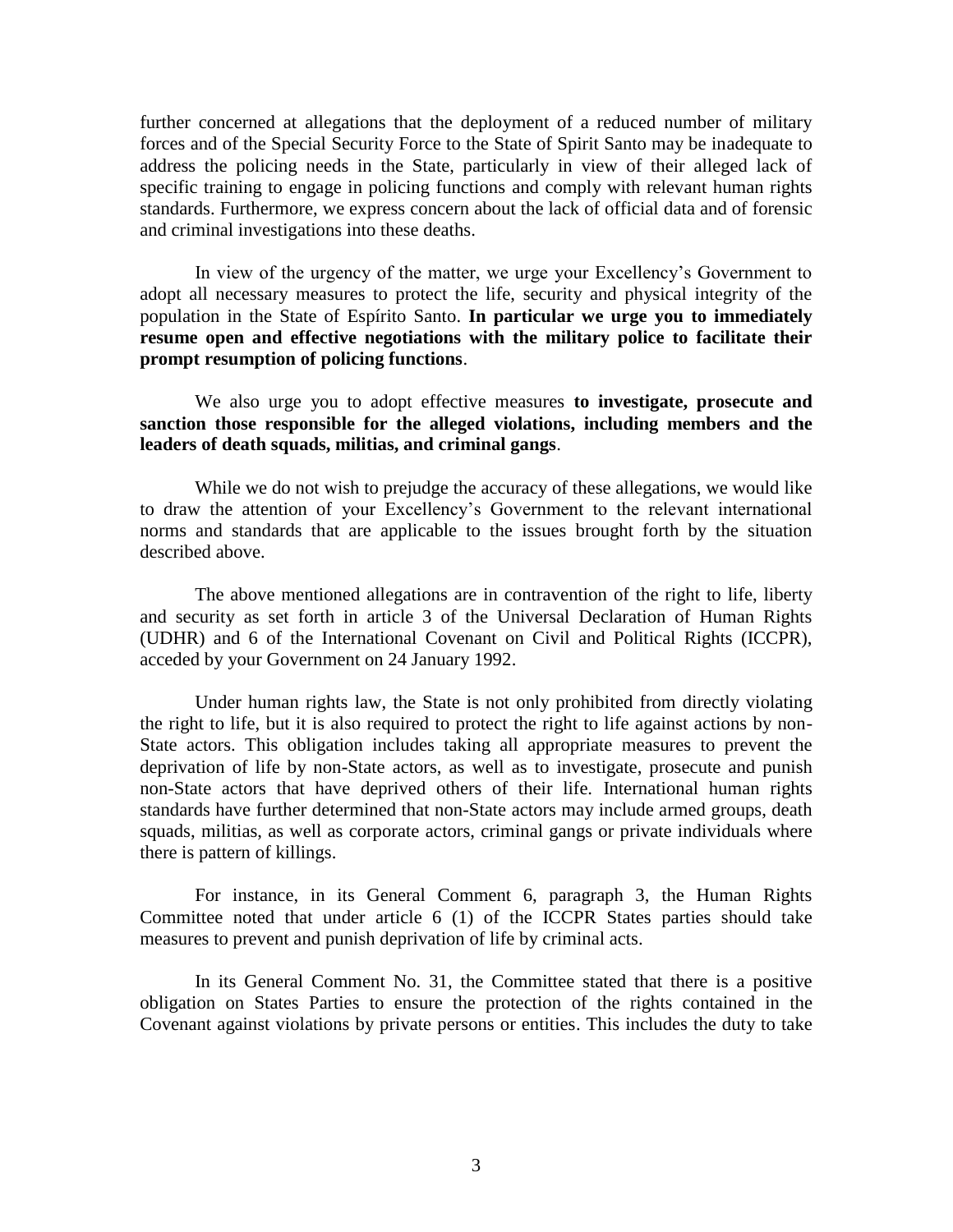appropriate measures to prevent, investigate, prosecute and punish those responsible and repair the damage caused by private persons or entities. A failure to investigate violations of the Covenant and bring perpetrators of such violations to justice could in and of itself give rise to a separate breach of the ICCPR. (CCPR /  $C/21$  / Rev.1 / Add.13, paras. 8, 15 and 18).

The Principles on Effective Prevention and Investigation of Extra-legal, Arbitrary and Summary Executions establish the obligation of States to ensure effective protection to those who are in danger of extra-legal, arbitrary or summary executions (Principle 4) and insist on the duty of the State to conduct thorough, prompt and impartial investigations of all suspected cases of extra-legal, arbitrary and summary executions (Principle 9). The investigation shall include an adequate autopsy, and collection and analysis of all physical and documentary evidence.

Finally, international standards suggest that the provision of policing services is part and parcel of the responsibility to protect. The Code of Conduct for Law Enforcement Officials, stipulates that law enforcement officials shall at all times fulfil the duty imposed upon them by law, by serving the community and by protecting all persons against illegal acts, consistent with the high degree of responsibility required by their profession.

In paragraph 4 of General Comment No. 31, the Human Rights Committee noted that the obligations contained in the Covenant are binding on every State as a whole. It further established that all branches of government (executive, legislative and judicial), and other public or governmental authorities, at all levels - national, regional or local - are in a position to engage the responsibility of the State Party.

The full texts of the human rights instruments and standards recalled above are available on [www.ohchr.org](http://www.ohchr.org/) or can be provided upon request.

As it is my responsibility, under the mandate provided to me by the Human Rights Council, to seek to clarify all cases brought to my attention, I would be grateful for your observations on the following matters:

- 1. Please provide any additional information and any comment you may have on the above-mentioned allegations.
- 2. Please provide the details, and where available the results, of any criminal investigation carried out in relation to the above mentioned killings. If these investigations have yet to take place, or if they have been inconclusive, please explain why.